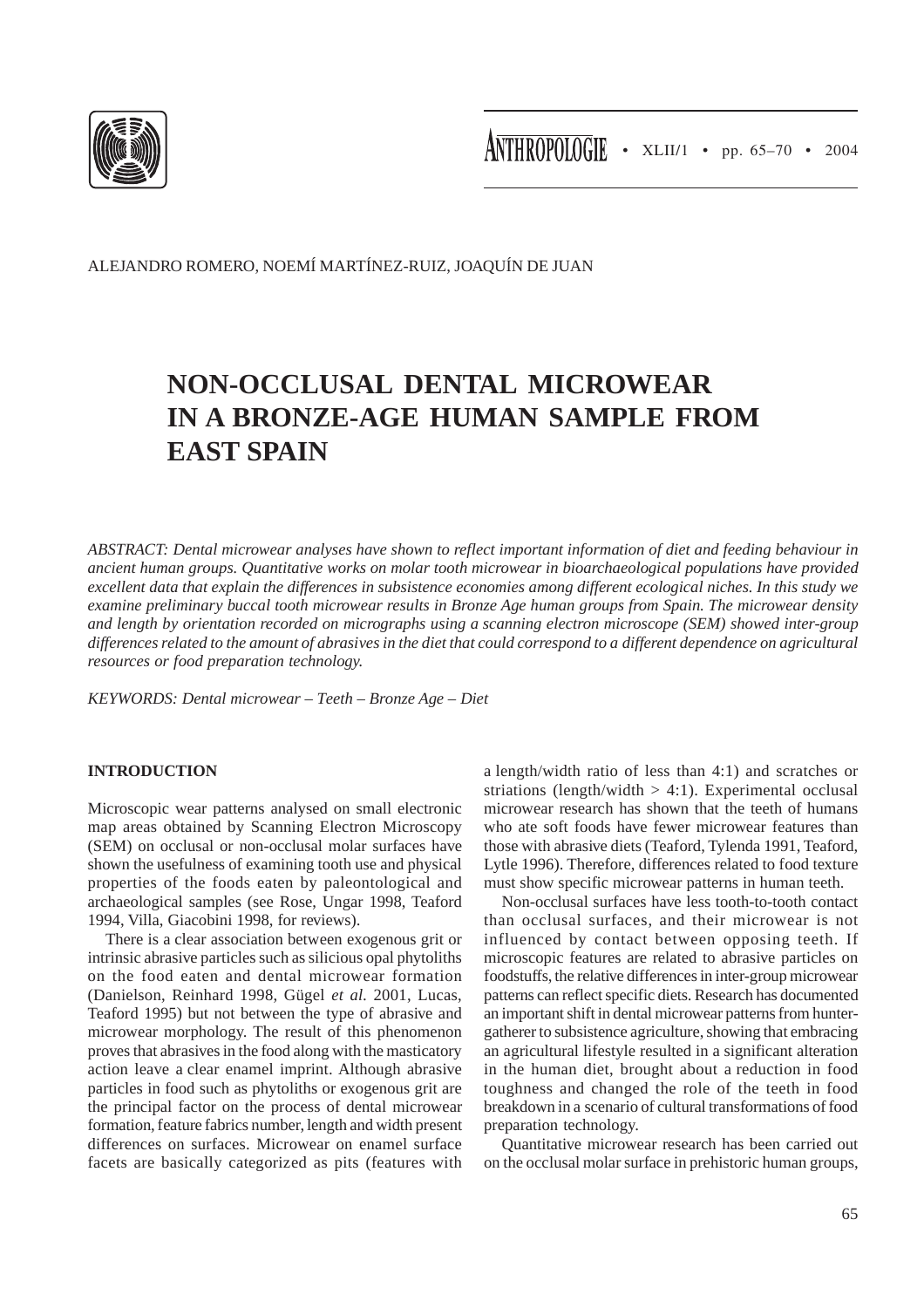TABLE 1. Sample sizes of permanent teeth studied from Bronze Age groups. Group: Bronze Age groups; N: number of individuals; SA: subadults between 14 and 17 years of age; A: adults more than 18 years old; I: total number of SEM micrographs taken.

| Group | N  | SА |    | Μ1 | M2 |    |
|-------|----|----|----|----|----|----|
|       | 8  |    |    | h  |    | 30 |
| 2     | n  |    | 6  | 3  | 3  | 22 |
| 3     | 6  | 3  | 3  |    | 6  | 27 |
| All   | 20 | h  | 14 | q  |    | 79 |

though little attention has been paid to assessing the implications of microwear pattern on non-occlusal surfaces. Molar occlusal microwear analysis has found age-related differences between horticulturalist and agriculturalist groups (Bullington 1991), changes in pitting incidence between hunting and gathering for marine resources and dependence on maize agriculture (Teaford 1991), differences in plant constituents between forager groups (Schmidt 2001) and microwear patterns related to changes in diet and food preparation technology (Molleson *et al.* 1993) as well as from prehistoric populations belonging to different cultures (Gambarotta 1995). Non-occlusal microwear research, on the other hand, has examined a variety of human groups, finding age-related variability in the number and length of features in agriculturalist groups (Pérez-Pérez *et al.* 1994) and a high density of striations related to the presence of abrasives (Lalueza *et al.* 1996). In research on ancient humans, the microwear examination of tooth surface proves to be useful, as diet differences and food preparation techniques may show a relative correlation with enamel loss. The purpose of this study was to examine inter-group differences in the microwear patterns of buccal molar surfaces among several bioarchaeological Bronze Age groups.

#### **MATERIAL AND METHODS**

Permanent left lower molars of Bronze Age human groups from several archaeological sites were examined (*Table 1*). Sex was mostly determined using the postcranial skeleton and age was estimated using cranial sutures and dental development and eruption (Buikstra, Ubelaker 1994). The selected tooth sample was classified into subadult (SA) and adult (A) age groups; sex was not taken into account in this analysis. All specimens were obtained from different museums and collections from Alicante, Valencia and Castellón. Teeth from the same period and other prehistoric (Neolithic and Chalcolithic) and historic (Roman and Medieval) epochs are being processed at present.

The Bronze Age sample was taken from the archaeological fieldwork in Aspe (Alicante, Spain) at the end of the 1980s. Eight human skeletal remains (Group One) were examined from the total sample. Most individuals lived between Early Bronze Age (2,000/1,900 to 1,800 BC) and Lower Bronze Age (1,300 to 1,100/1,000 BC). Six individuals (Group 2) from Almansa (Albacete, Spain), dating between 1,640 to 1,460 BC, were also studied. Finally, Bronze Age burials found in the Cova dels Blaus site in Vall d'Uixó (Castellón, Spain) (Group 3) were recovered during the 1995 campaign, in which at least 9 inhumations were documented (6 adults and 3 children) (Polo *et al.* 2002). A sample of mandibulary molar teeth of adult humans were used in this study.

The isolated teeth were cleaned with acetone and ethanol, washed with distilled water and subsequently airdried. Non-occlusal molar enamel surfaces were directly examined, almost perpendicularly oriented to the electron beam, in a variable pressure SEM mode with a Hitachi S-3000N (*Figure 1*) using 20 kV in back-scattered electron emission mode (Romero, De Juan 2003, Romero *et al.* 2003). Micrographs were taken at 100x magnification

| Number of striations        |             |           |           |             |           |        |           |        |           |             |           |
|-----------------------------|-------------|-----------|-----------|-------------|-----------|--------|-----------|--------|-----------|-------------|-----------|
| Group<br>$\mathbf n$        |             | <b>MD</b> | V         |             | H         |        |           | DM     |           | All         |           |
|                             |             | Mean      | <b>SD</b> | Mean        | <b>SD</b> | Mean   | <b>SD</b> | Mean   | <b>SD</b> | <b>Mean</b> | <b>SD</b> |
| 1                           | 8           | 24.75     | 15.76     | 53.75       | 21.57     | 22.75  | 7.75      | 33.75  | 25.01     | 135.00      | 44.44     |
| 2                           | 6           | 32.50     | 16.57     | 85.50       | 27.32     | 30.83  | 4.07      | 39.33  | 20.02     | 188.16      | 25.25     |
| 3                           | 6           | 29.16     | 9.53      | 45.66       | 10.36     | 13.66  | 7.36      | 26.16  | 12.44     | 114.66      | 10.83     |
|                             |             |           |           |             |           |        |           |        |           |             |           |
| <b>Length of striations</b> |             |           |           |             |           |        |           |        |           |             |           |
| Group                       | $\mathbf n$ | MD        |           | V           |           | H      |           | DM     |           | All         |           |
|                             |             | Mean      | <b>SD</b> | <b>Mean</b> | <b>SD</b> | Mean   | <b>SD</b> | Mean   | <b>SD</b> | Mean        | <b>SD</b> |
| 1                           | 8           | 119.74    | 66.90     | 138.84      | 96.07     | 111.04 | 87.08     | 123.55 | 93.94     | 126.83      | 89.83     |
| 2                           | 6           | 140.96    | 95.52     | 165.32      | 98.31     | 107.12 | 44.39     | 124.70 | 63.89     | 143.08      | 87.38     |

TABLE 2. Summary statistics of the number and length for the analysed groups. G: Bronze Age group; N: number of analysed individuals.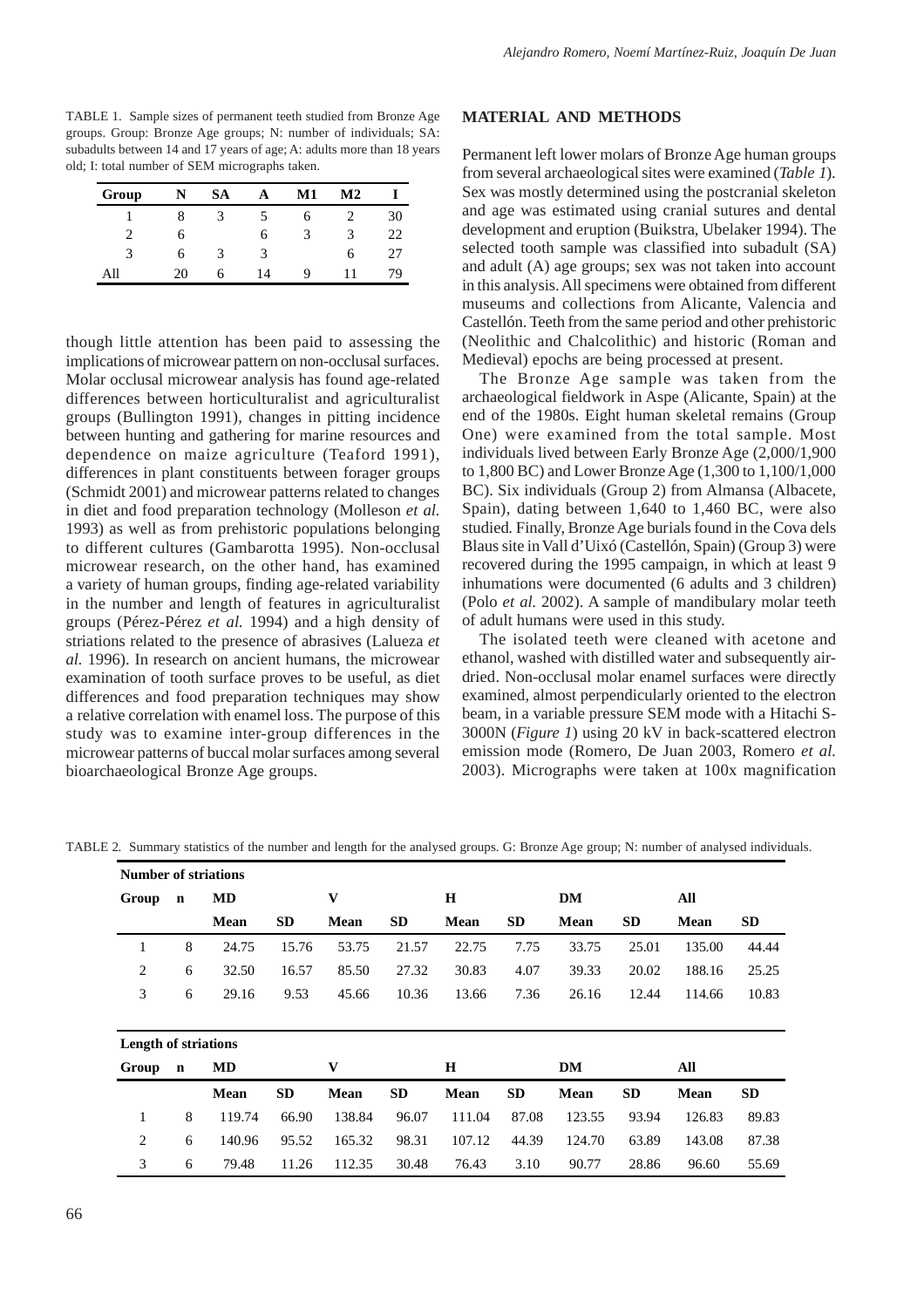FIGURE 1. a: vacuum chamber of the SEM Hitachi S-3000N used in this study for exploring enamel molar teeth. b: position of the isolated teeth for the buccal surface analysis.



FIGURE 2. Selected micrographs of non-occlusal molar surfaces. Well-preserved buccal enamel areas used for the quantification of microwear patterns (a–e). Figures f and g show unpreserved enamel surfaces for the areas explored (see text) which were excluded from the analysis. Figures h and i show examples of parallel striation distribution caused by trampling effects. Bar: 100µm.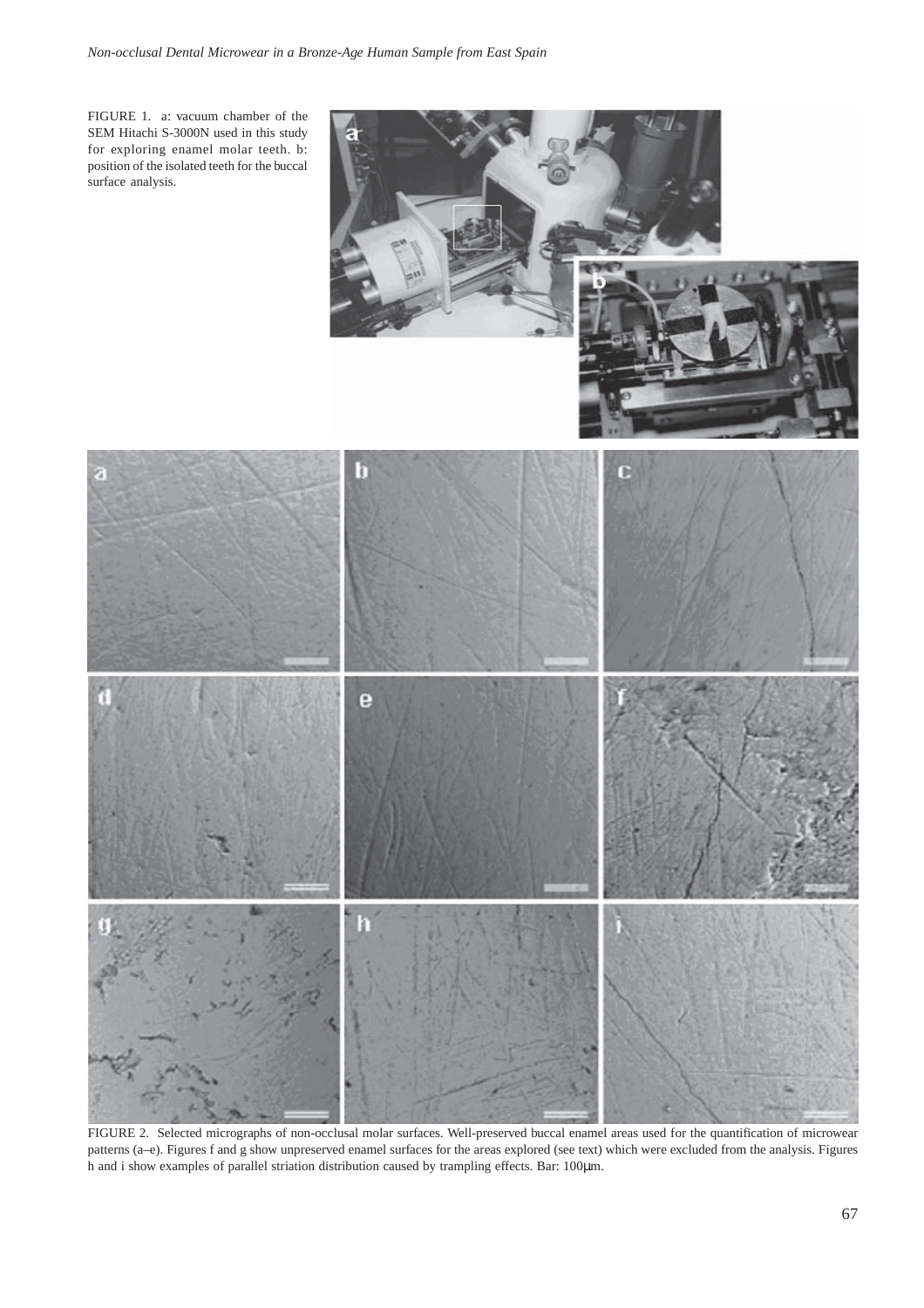

FIGURE 3. Histogram comparing the mean number of striations (N) and the average length  $(X)$  (in  $\mu$ m) by orientation categories (mean of groups). Following the model of Pérez-Pérez *et al.* 1994, orientation categories for lower, left molars are defined as follows: MD (mesioocclusal to disto-cervical): 112.5–157.5º; V (vertical): 67.5–112.5º; H (horizontal): 0–22.5º and 157.5–180.0º and DM (mesiocervical to disto-occlusal): 22.5–67.5º.

under the protoconid, hypoconid or between both cusps on the medial third of the buccal surface. Data analysis was conducted for individual images (one per individual) showing the best preserved enamel in the different micrographs obtained.

Micrographs (1.,280 x 9.60 pixels) were processed with Adobe Photoshop™ (version 6.0) resulting in an 8 bit digitised image of 0.56 mm2 which was analysed using Microware 3.0 (Ungar 1995). Only linear striations =10 $\mu$ m with a length/width ratio of at least 4:1 were measured; fragments of striations crossed or broken by others were considered separately. No visible trampling features such as parallel distribution, fractures or curved scratches were considered (Martínez *et al.* 2001, Pérez-Pérez *et al.* 2003) (*Figure 2*). Striations were classified into four orientation categories, from 0º to 180º (in 45-degree intervals) (*Figure 3*). The number (N) and the average length (X) (in microns) of striations were recorded and classified by categories of orientation. Data analysis was conducted for individual micrographs and the results offered here are the mean for each group. Different variables obtained were compared and analysed using SPSSTM (version 11.0) for Windows<sup>TM</sup>.

### **RESULTS AND DISCUSSION**

The Kolmogorov-Smirnov normality test did not show significant deviation from Normality for the microwear density and length. Results are presented in *Table 2* and *Figure 3*. *Figure 2* shows selected micrographs relating to well-preserved enamel areas used in the study; unpreserved areas were excluded. Data from microwear quantification reveal differences between the groups examined. The mean of total striation number between groups indicates that Bronze Age Group 3 shows fewer and shorter microwear patterns than any of the other groups, and Group 2 shows higher and longer striations. By contrast, there is higherorder striation orientation distribution between groups. No significant age-related differences were found for the number of striations. Abrasive particles, both intrinsic and exogenous, on foods consumed are the potential cause of dental microwear formation processes. If the size and shape of microscopic features is related to the types of abrasives causing the wear, the size and density of microwear features will reflect the different amounts of abrasives in the food eaten. The data presented here show different microwear patterns from similar backgrounds and suggest relative differences in subsistence practices for the human groups examined.

Buccal microwear analysis applied to fossil hominids and bioarchaeological populations has suggested that interpopulation variability may yield valuable information about economic patterns and food processing techniques in the way that intra-group microwear density and average striation length is correlated with relative abrasion in the diet (Lalueza *et al.* 1996, Pérez-Pérez *et al.* 1994, 1999, 2003). Buccal microwear density from modern human hunter-gatherer groups ranged between 32.0 and 74.8 (Lalueza *et al.* 1996), lower than that of the bioarchaeological specimens examined in this study. In this respect, we can observe that the total number of striations decreased from bioarchaeological groups to carnivorous hunter-gatherers and the average feature length shows fluctuations. The purpose of these preliminary microwear results was to correlate the agriculturalist economic pattern (Pérez-Pérez *et al.* 1994) to that of modern hunter-gatherer economy (Lalueza *et al.* 1996), as non-occlusal dental microwear data based on ancient humans might require ancient models for dietary interpretations (Pérez-Pérez *et al.* 2003). Our results seem to sustain this hypothesis for the Bronze Age populations,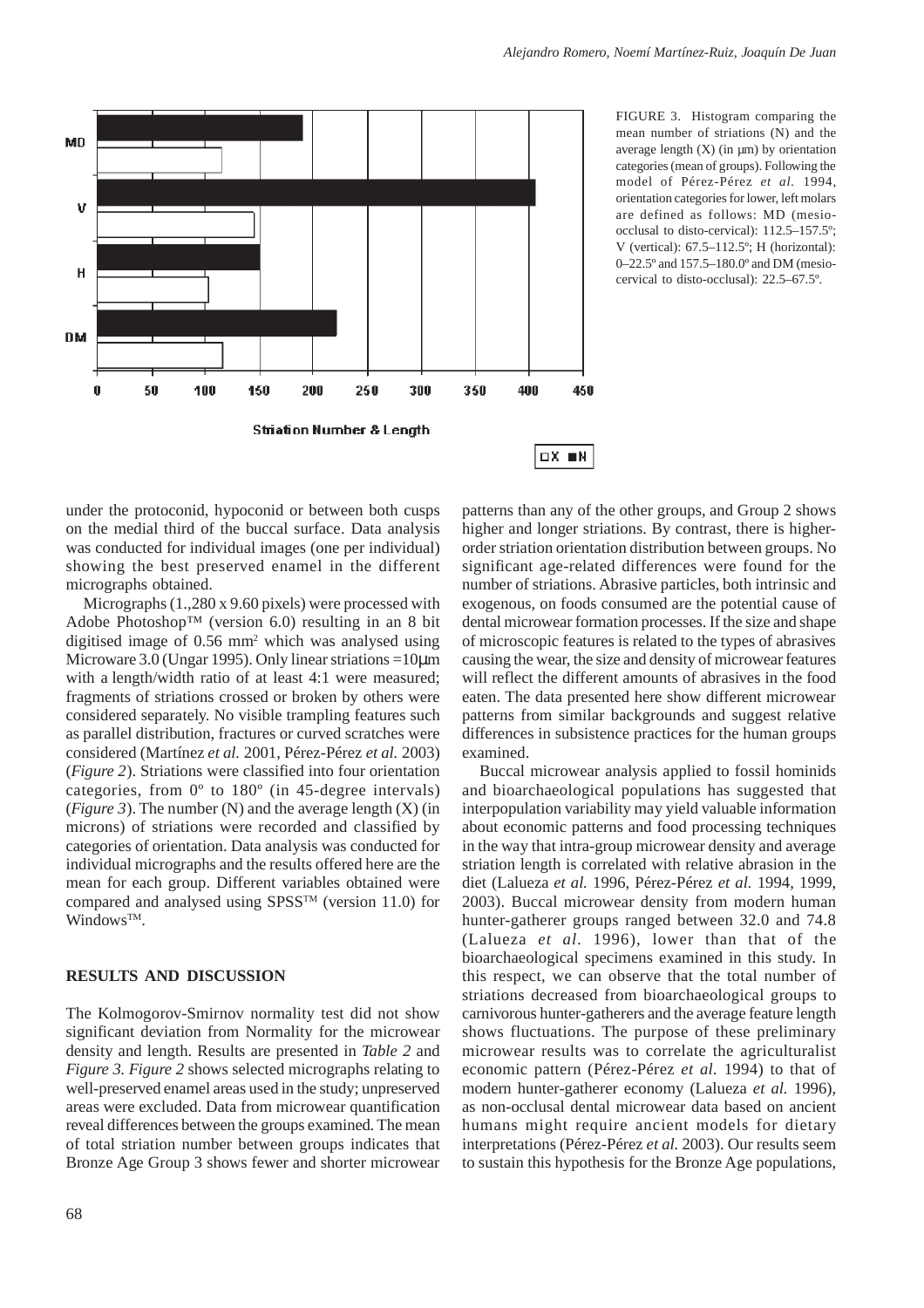but need to be confirmed with a large sample from a similar chronological period.

Bronze Age economies are based on agriculture and animal husbandry. Agricultural resources are characterized by cereals such as emmer wheat, barley, bread wheat, spelt wheat, millet derived from different regions, and cultivated legumes. The microwear patterns studied here showed relative differences among human groups; although these groups lived on a mixed subsistence economy diet, it is still possible – even within the same cultural background – to differentiate the different percentages of abrasiveness in the diet related to agricultural production, climatic inferences (Araus *et al.* 1997), or different processes applied to grain resources, which can provide important data on future inter-group comparisons of larger samples.

## **ACKNOWLEDGMENTS**

We thank Alejandro Pérez-Pérez for the opportunity to present this paper, as well as Dr. Hernández Pérez and M. Polo-Cerdá, who gave us access to the osteoarchaeological Bronze Age materials. This work was supported by DGICYT PB-96-0414 to JDJ.

#### **REFERENCES**

ARAUS J. L., FEBRERO A., BUXO R., RODRIGUEZ-ARIZA M.

- O., MOLINA F., CAMALICH M. D., MARTÍN D., VOLTAS J., 1997: Identification of ancient irrigation practices based on the carbon isotope discrimination of plant seeds: a case study from the South-East Iberian Peninsula. *J. of Archaeological Science* 24: 729–740.
- BUIKSTRA J. E., UBELAKER D. H. (Eds.), 1994: *Standards for Data Collection from Human Skeletal Remains*. Arkansas Archaeological Survey, Fayetteville AR. 206 pp.
- BULLINGTON J., 1991: Deciduous dental microwear of prehistoric juveniles from the Lower Illinois River Valley. *Amer. J. of Phys. Anthrop.* 84: 59–73.
- DANIELSON D. R., REINHARD K. J., 1998: Human dental microwear caused by calcium oxalate phytoliths in prehistoric diet of the Lower Pecos region, Texas. *Amer. J. of Phys. Anthrop.* 107: 297–304.
- GAMBAROTTA J. P., 1995: Nombre, densité et dimensions des micro-traces d'usure dentaire chez des populations anciennes et actuelles du nord du Maroc. *Bull. et Mém. de la Société d'Anthropologie de Paris* 7: 159–176.
- GÜGEL I. L., GRUPE G., KUNZELMANN K. H., 2001: Simulation of dental microwear: characteristic traces by opal phytoliths give clues to ancient human dietary behavior. *Amer. J. of Phys. Anthrop.* 114: 124–138.
- LALUEZA C., PÉREZ-PÉREZ A., TURBÓN D., 1996: Dietary inferences through buccal microwear analysis of Middle and Upper Pleistocene human fossils *Amer. J. of Phys. Anthrop.* 100: 367–387.
- LUCAS P. W., TEAFORD M. F., 1995: Significance of silica in leaves to long-tailed macaques (*Macaca fascicularis*). *Folia Primatol.* 64: 30–36.

MARTÍNEZ L. M., LÓPEZ-AMOR H. M., PÉREZ-PÉREZ A.,

- 2001: Microestriación dentaria y alteraciones del esmalte dentario en Homininos Plio-Pleistocénicos de Laetoli y Olduvai (Tanzania). *Revista Española de Antropología Biológica* 22: 61–72.
- MOLLESON T., JONES K., JONES S., 1993: Dietary change and the effects of food preparation on microwear patterns in the Late Neolithic of abu Hureyra, northern Syria. *J. of Hum. Evol.* 24: 455–468.
- PÉREZ-PÉREZ A., LALUEZA C., TURBÓN D., 1994: Intraindividual and intragroup variability of buccal tooth striation pattern. *Amer. J. of Phys. Anthrop.* 94: 175–187.
- PÉREZ-PÉREZ A., BERMÚDEZ DE CASTRO J. Mª., ARSUAGA
- J. L., 1999: Nonocclusal dental microwear analysis of 300,000-yearold *Homo heidelbergensis* teeth from Sima de los Huesos (Sierra de Atapuerca, Spain). *Amer. J. of Phys. Anthrop.* 108: 433–457.
- PÉREZ-PÉREZ A., ESPURZ V., BERMÚDEZ DE CASTRO J. Mª.,
- DE LUMLEY M. A., TURBÓN D., 2003: Non-occlusal dental microwear variability in a sample of Middle and Late Pleistocene human populations from Europe and the Near East. *J. of Hum. Evol.* 44: 497–513.
- POLO-CERDÁ M., ROMERO A., CASABÓ J., DE JUAN J., 2002: The Bronze Age burials from Cova dels Blaus (Vall D´Uixó, Castelló, Spain). *Proceedings of the XIV<sup>th</sup> European Meeting of the Paleopathology Association.* Coimbra, Portugal.
- ROMERO A., DE JUAN J., 2003: Scanning Electron Microscopy in paleoanthropological research. In: A. Mendez-Vilas (Ed.): *Science, Technology and Education of Microscopy: An Overview*. Pp. 420–430. Formatex, Badajoz.
- ROMERO A., DE JUAN J., MARTÍNEZ-RUIZ N., 2003: Dental microwear correlation rates on occlusal and non-occlusal molar surface. *Internat. J. of Dental Anthropology* 4: 16–22.
- ROSE J. C., UNGAR P. S., 1998: Gross dental wear and dental microwear in historical perspective. In: K. W. Alt, F. W. Rösing, M. Teschler-Nicola (Eds.): *Dental Anthropology: Fundamentals, Limits, Prospects*. Pp. 349–386. Gustav Fischer, Stuttgart.
- SCHMIDT C. W., 2001: Dental microwear evidence for a dietary shift between two nonmaize-reliant prehistoric human populations from Indiana. *Amer. J. of Phys. Anthrop.* 114: 139– 145.
- TEAFORD M. F., 1991: Dental microwear: What can it tell us about diet and dental function? In: M. A. Kelley, C. S. Larsen (Eds.): *Advances in Dental Anthropology*. Pp. 341–356. Alan R. Liss, New York.
- TEAFORD M. F., 1994: Dental microwear and dental function. *Evol. Anthrop.* 3: 17–30.
- TEAFORD M. F., LYTLE J. D, 1996: Brief communication: dietinduced changes in rates of human tooth microwear: a case study involving stone-ground maize. *Amer. J. of Phys. Anthrop.* 100: 143–147.
- TEAFORD M. F., TYLENDA C. A., 1991: A new approach to the study of tooth wear. *J. of Dental Research* 70: 204–207.
- UNGAR P. S., 1995: A semiautomated image analysis procedure for the quantification of dental microwear II. *Scanning* 17: 57– 59.
- VILLA G., GIACOBINI G., 1998: Dental microwear. Morphological, functional and phylogenetic correlations. *Italian J. of Anatomy and Embryology* 103: 53–84.